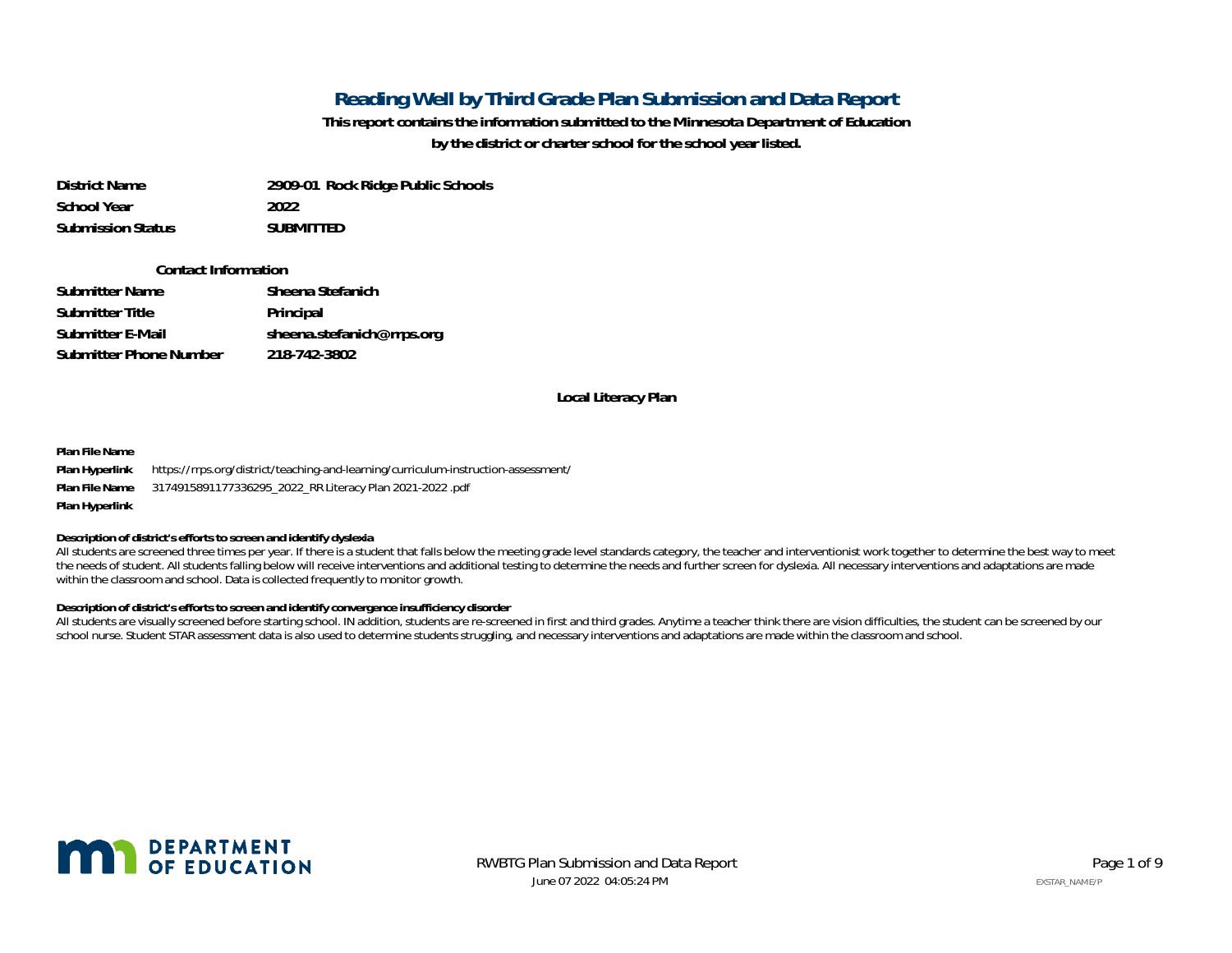## **Summary Report of Local Assessments**

**This report contains a summary of the assessments used within the district as reported for this reporting year.**

**District Name Rock Ridge Public Schools Report Year** 

#### **Assessment Summary**

| <b>Assessment Name</b>            | Publisher        | <b>Measures</b> | Tiers                  | Purposes                                                                                               | Grades  |
|-----------------------------------|------------------|-----------------|------------------------|--------------------------------------------------------------------------------------------------------|---------|
| STAR Early Literacy (scale score) |                  |                 |                        | STAR Renaissance Multiple Measures Tier 1, Tier 2, Tier 3 Diagnosis, Progress Monitoring, Screening KG |         |
| STAR Reading                      | STAR Renaissance | Comprehension   | Tier 1, Tier 2, Tier 3 | Diagnosis, Screening                                                                                   | 1, 2, 3 |

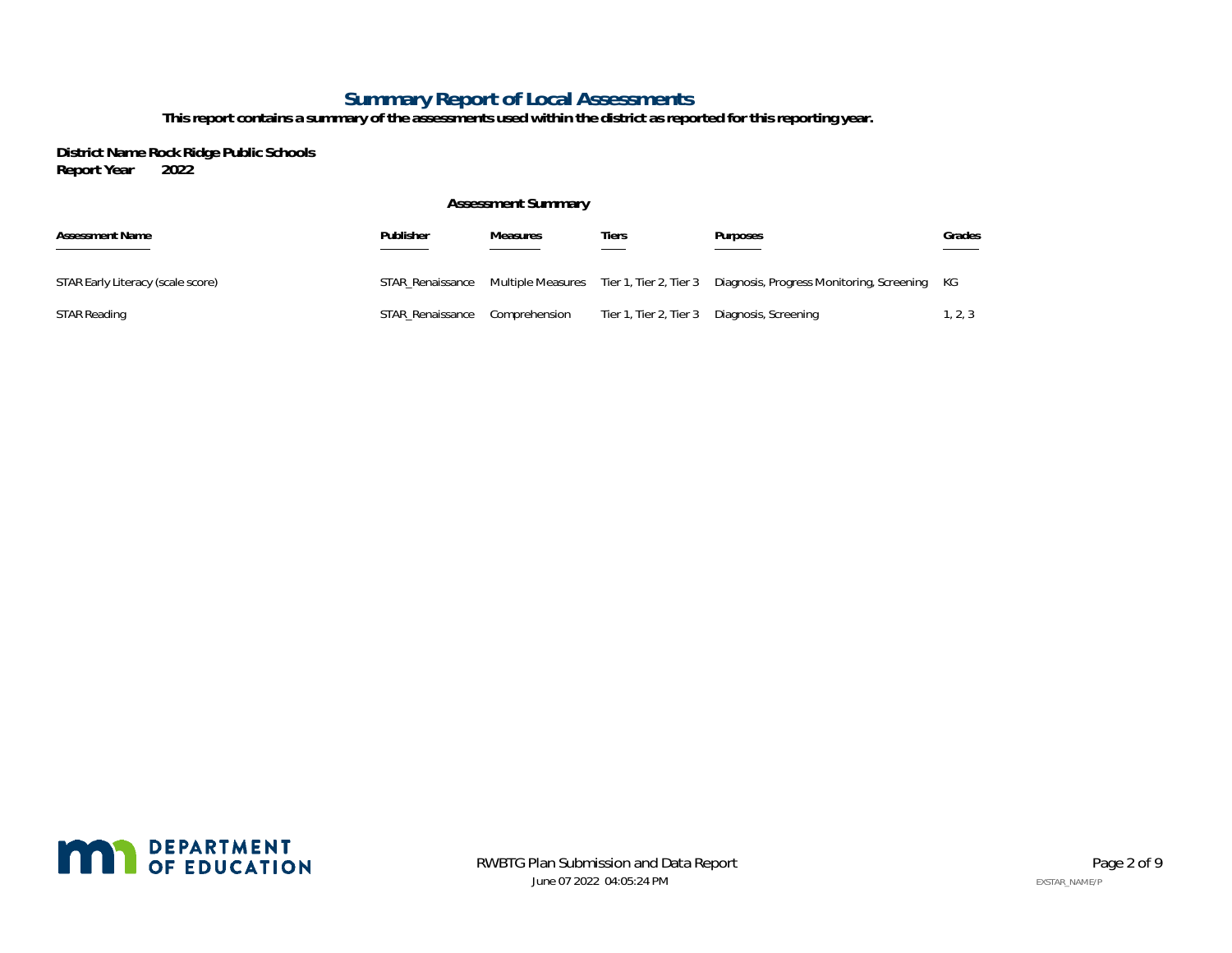## **Assessment Norms Report**

**This report contains the grade-level expectations for each assessment used within the district as reported for this reporting year.**

**District Name Rock Ridge Public Schools Report Year** 

#### **Assessment Norms**

| <b>Assessment Name</b>                                                            | Time of<br>Year | <b>Measures</b> | Grade   | Cut Score       |  |  |  |  |  |  |
|-----------------------------------------------------------------------------------|-----------------|-----------------|---------|-----------------|--|--|--|--|--|--|
| STAR Early Literacy (scale score)<br>Source of Norms: Nationally Normed STAR data | КG              | 769 Scale Score |         |                 |  |  |  |  |  |  |
| STAR Reading                                                                      | <b>SPRING</b>   | Comprehension   | Grade 1 | 850 Scale Score |  |  |  |  |  |  |
| <b>STAR Reading</b>                                                               | <b>SPRING</b>   | Comprehension   | Grade 2 | 936 Scale Score |  |  |  |  |  |  |
| <b>STAR Reading</b>                                                               | <b>SPRING</b>   | Comprehension   | Grade 3 | 983 Scale Score |  |  |  |  |  |  |
| Source of Norms: Nationally Normed STAR Data                                      |                 |                 |         |                 |  |  |  |  |  |  |

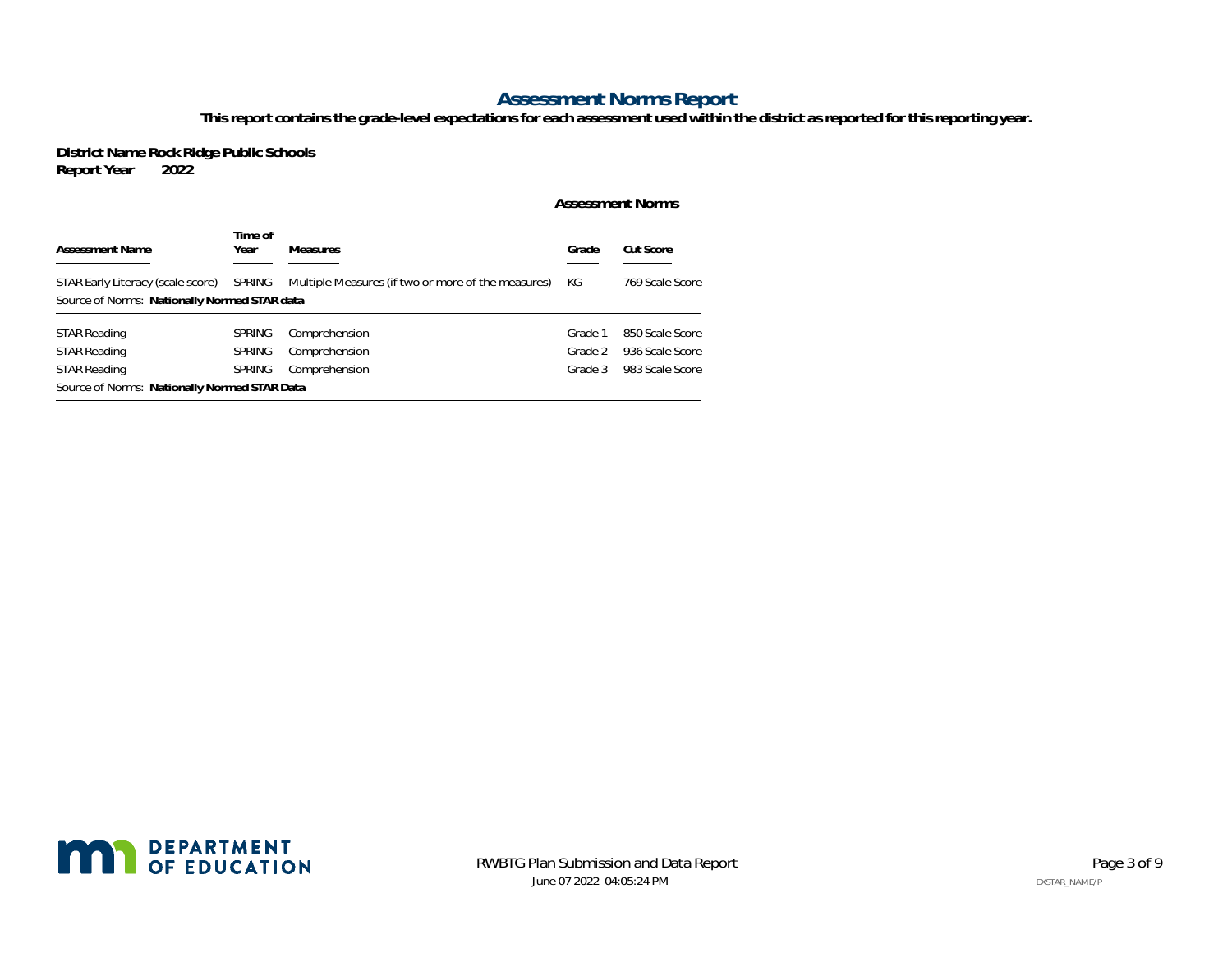# **District Student Data Report**

**This report contains a summary of the student data for each assessment across all schools within the district as reported for this reporting year.**

**District Name Rock Ridge Public Schools Report Year 2022**

## **District Student Data by Assessment and Grade**

|                                   | КG         |          |         | Grade 1                        |          |         | Grade 2                        |                  |                                | Grade 3  |          |            |
|-----------------------------------|------------|----------|---------|--------------------------------|----------|---------|--------------------------------|------------------|--------------------------------|----------|----------|------------|
|                                   | Students   | Students | Percent | Students                       | Students | Percent | Students                       | Students Percent |                                | Students | Students | Percent    |
| <b>Assessment Name</b>            | Proficient | Tested   |         | Proficient   Proficient Tested |          |         | Proficient   Proficient Tested |                  | Proficient   Proficient Tested |          |          | Proficient |
| STAR Early Literacy (scale score) | 142        | 168      | 84.5%   |                                |          |         |                                |                  |                                |          |          |            |
| <b>STAR Reading</b>               |            |          |         | 107                            | 146      | 73.3%   | 140                            | 175              | 80.0%                          | 119      | 152      | 78.3%      |

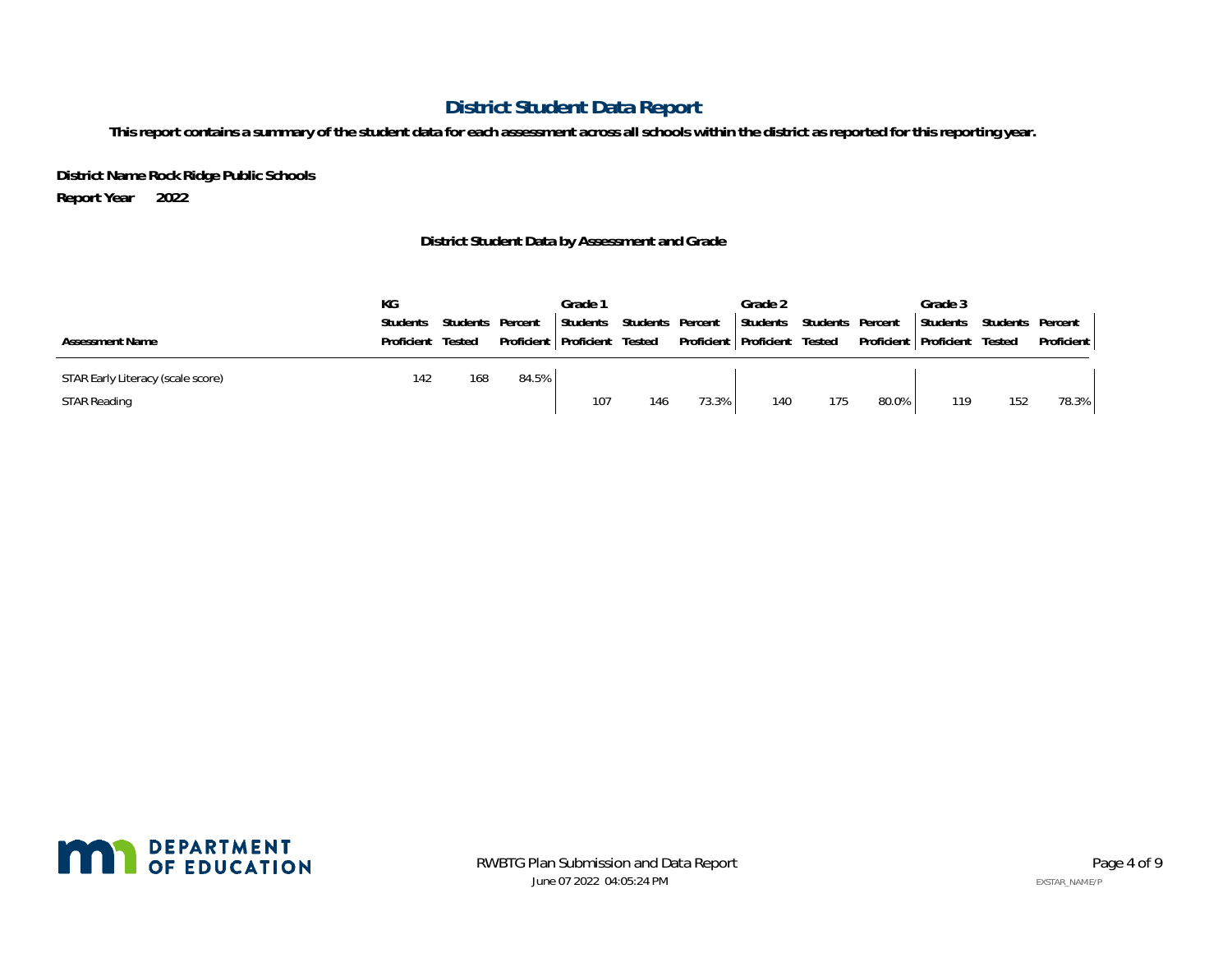# **Dyslexia Screening Report**

**This report contains the dyslexia screening information by the district for the year.**

**District Name Rock Ridge Public Schools Report Year 2022**

## **District Student Data by Assessment and Grade**

| Grade        | Total Number of Students Identified with Characteristics of Dyslexia | Total Number of Students Screened |
|--------------|----------------------------------------------------------------------|-----------------------------------|
| Kindergarten |                                                                      | 168                               |
| 1st Grade    | 0                                                                    | 146                               |
| 2nd Grade    |                                                                      | 175                               |
| 3rd Grade    |                                                                      | 152                               |

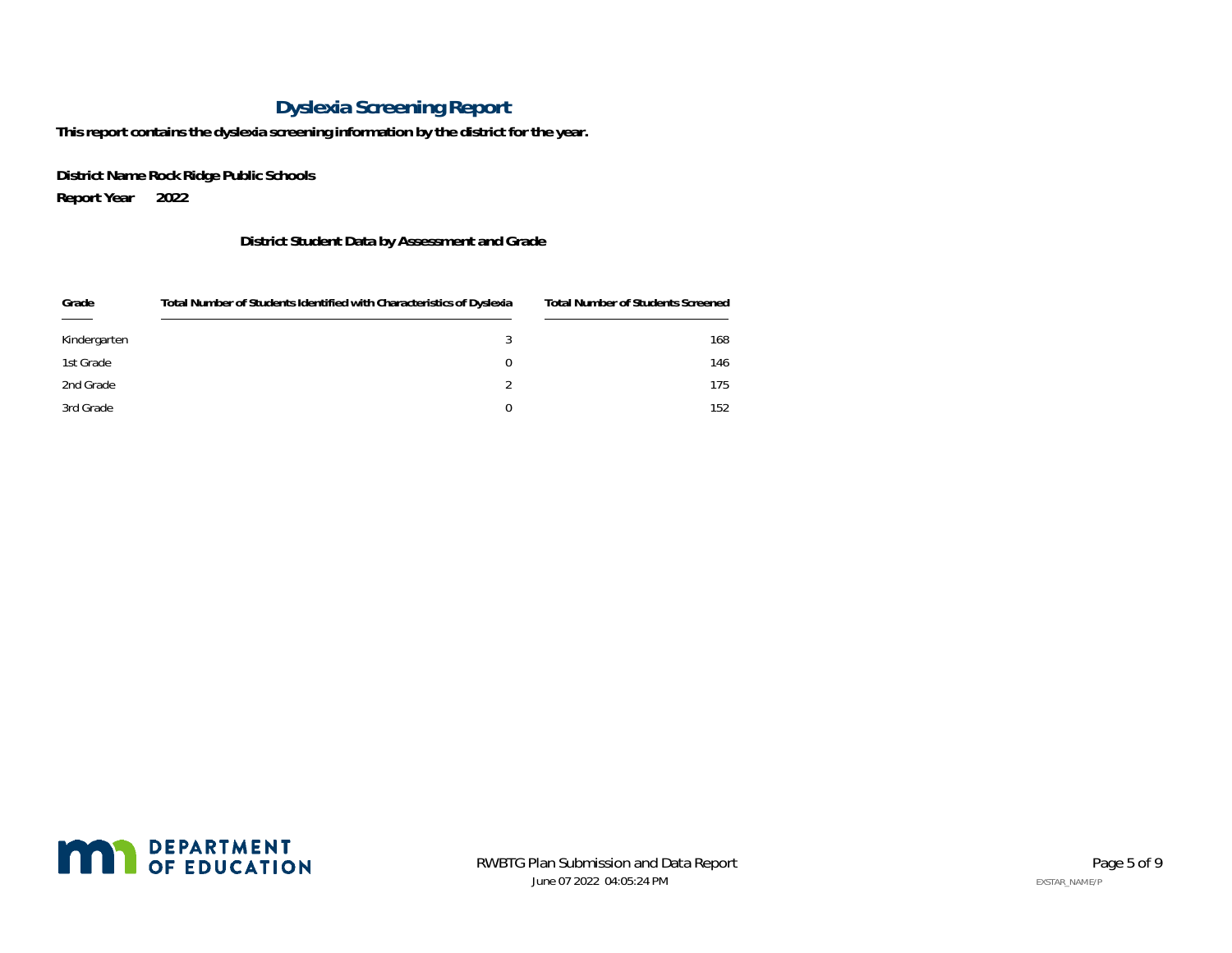## **School Submission Summary Report**

**This report contains a summary of which schools have reported data for each assessment for this reporting year.**

**District Name Rock Ridge Public Schools Report Year** 

### **School Assessments Summary**

| <b>Assessment Name</b>            | <b>School Name</b>         |
|-----------------------------------|----------------------------|
| STAR Early Literacy (scale score) | Franklin Elementary        |
| STAR Early Literacy (scale score) | Parkview Elementary        |
| <b>STAR Reading</b>               | <b>Franklin Elementary</b> |
| <b>STAR Reading</b>               | Parkview Elementary        |
| <b>STAR Reading</b>               | Roosevelt Elementary       |

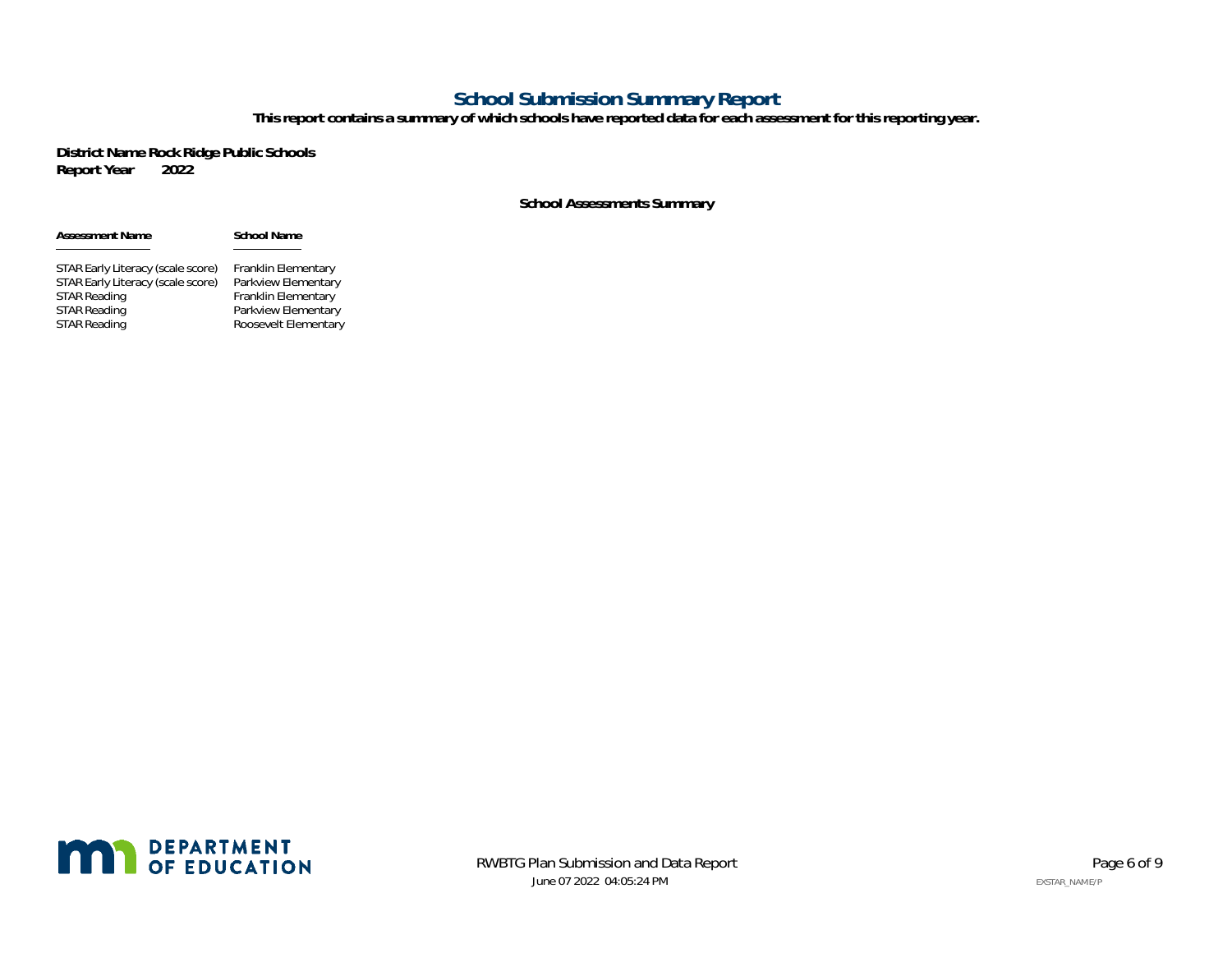# **School Student Data Report**

**This report contains a summary of the student data for each assessment in this school as reported for this reporting year.**

**School Name Franklin Elementary District Name Rock Ridge Public Schools Report Year 2022**

### **School Student Data by Assessment and Grade**

|                                   | КG              |          |            | Grade 1    |          |         | Grade 2                 |          |         | Grade 3                        |          |            |
|-----------------------------------|-----------------|----------|------------|------------|----------|---------|-------------------------|----------|---------|--------------------------------|----------|------------|
| <b>Component Measurement</b>      | <b>Students</b> | Students | Percent    | Students   | Students | Percent | Students                | Students | Percent | Students                       | Students | Percent    |
| <b>Assessment Name</b>            | Proficient      | Tested   | Proficient | Proficient | Tested   |         | Proficient   Proficient | Tested   |         | Proficient   Proficient Tested |          | Proficient |
| Comprehension                     |                 |          |            |            |          |         |                         |          |         |                                |          |            |
| <b>STAR Reading</b>               |                 |          |            | 28         | 37       | 75.7%   | 57                      | 73       | 78.1%   | 36                             | 47       | 76.6%      |
| <b>Multiple Measures</b>          |                 |          |            |            |          |         |                         |          |         |                                |          |            |
| STAR Early Literacy (scale score) | 45              | 52       | 86.5%      |            |          |         |                         |          |         |                                |          |            |

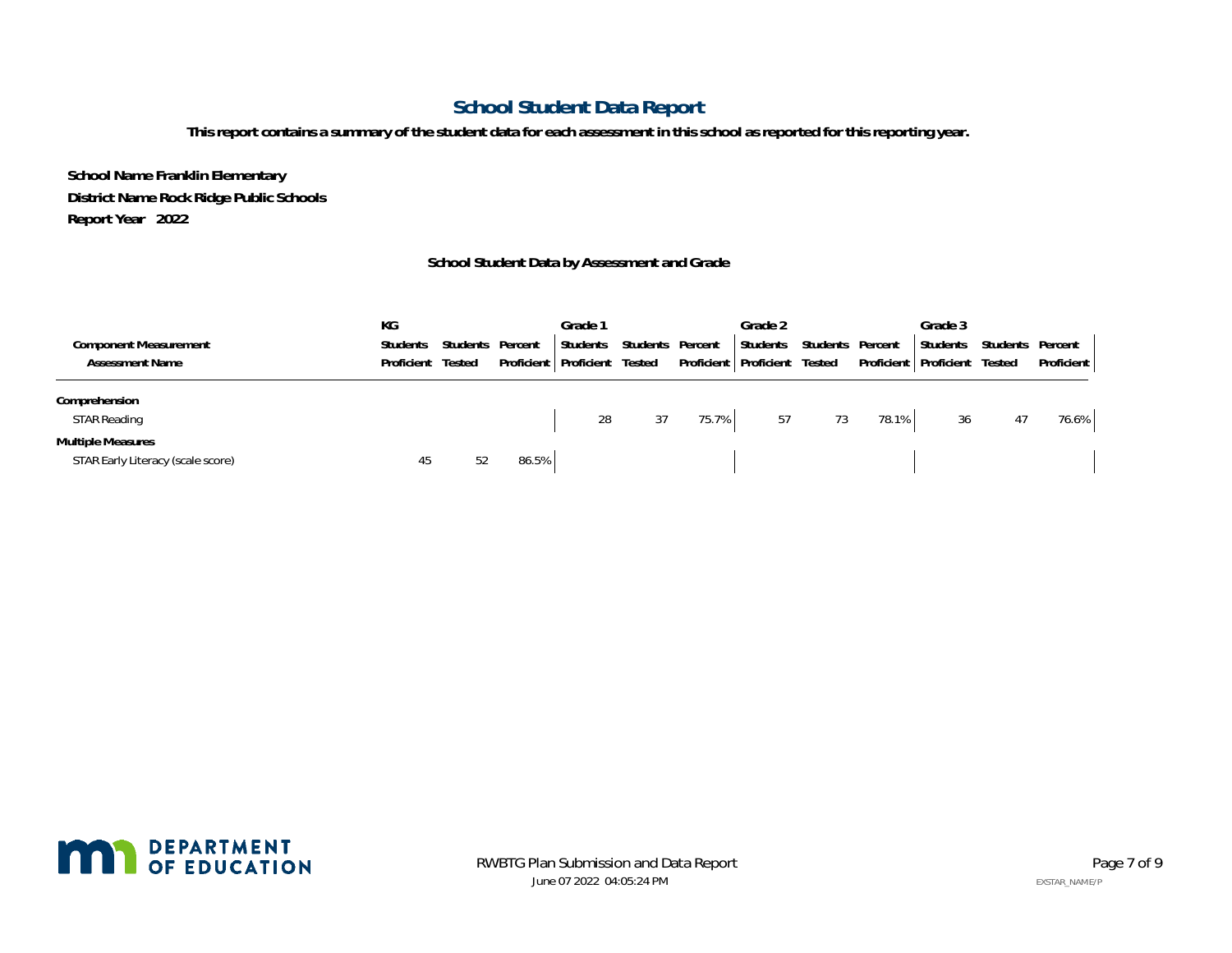# **School Student Data Report**

**This report contains a summary of the student data for each assessment in this school as reported for this reporting year.**

**School Name Parkview Elementary District Name Rock Ridge Public Schools Report Year 2022**

### **School Student Data by Assessment and Grade**

|                                   | КG              |          |         | Grade 1                 |          |         | Grade 2                        |          |         | Grade 3                 |          |            |
|-----------------------------------|-----------------|----------|---------|-------------------------|----------|---------|--------------------------------|----------|---------|-------------------------|----------|------------|
| <b>Component Measurement</b>      | <b>Students</b> | Students | Percent | Students                | Students | Percent | Students                       | Students | Percent | Students                | Students | Percent    |
| <b>Assessment Name</b>            | Proficient      | Tested   |         | Proficient   Proficient | Tested   |         | Proficient   Proficient Tested |          |         | Proficient   Proficient | Tested   | Proficient |
| Comprehension                     |                 |          |         |                         |          |         |                                |          |         |                         |          |            |
| <b>STAR Reading</b>               |                 |          |         | 79                      | 109      | 72.5%   | 83                             | 102      | 81.4%   |                         |          |            |
| <b>Multiple Measures</b>          |                 |          |         |                         |          |         |                                |          |         |                         |          |            |
| STAR Early Literacy (scale score) | 97              | 116      | 83.6%   |                         |          |         |                                |          |         |                         |          |            |